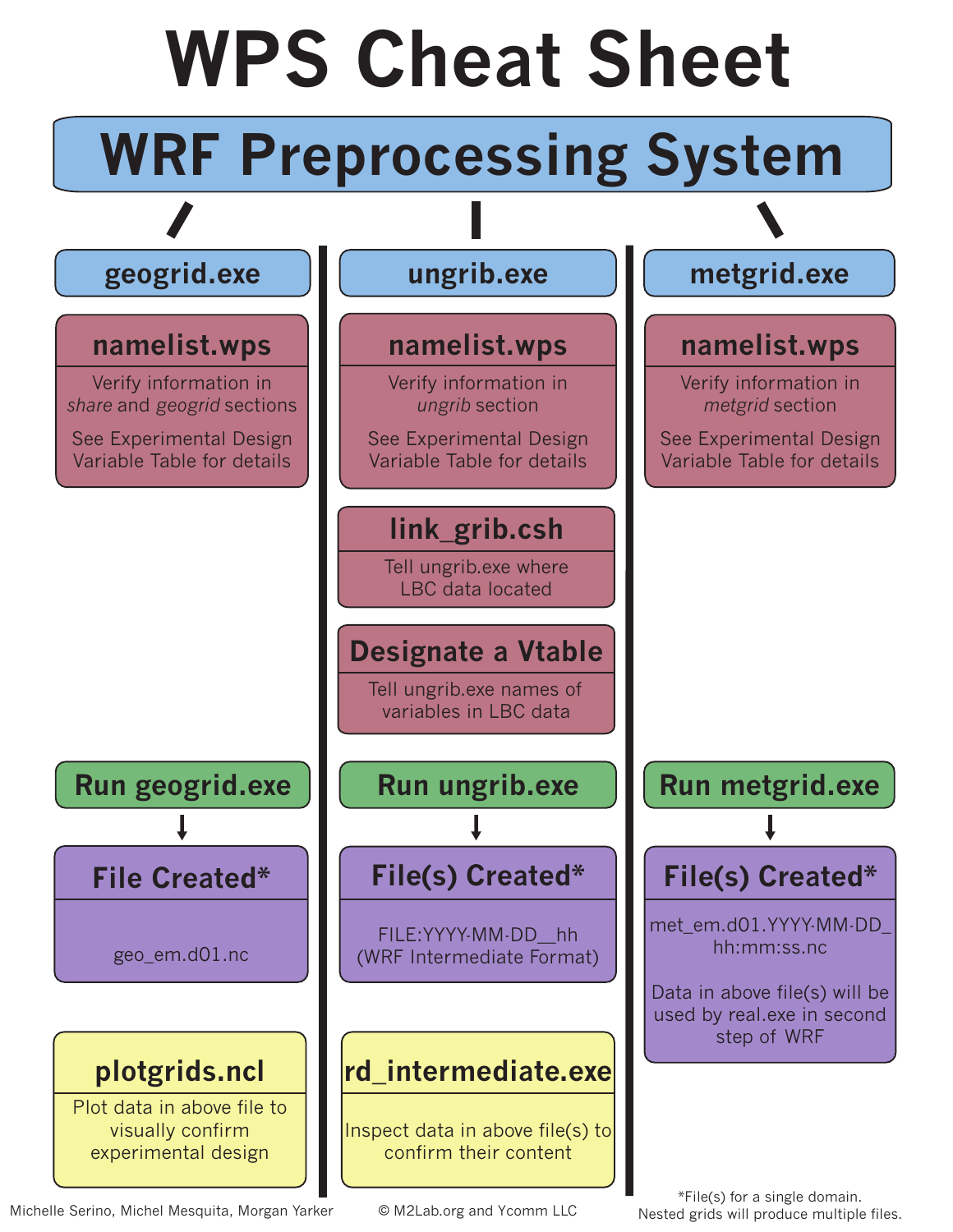## **WRF Cheat Sheet**

#### **Weather Research & Forecasting**



Michelle Serino, Michel Mesquita, Morgan Yarker © M2Lab.org and Ycomm LLC



\*File(s) for a single domain. Nested grids will produce multiple files.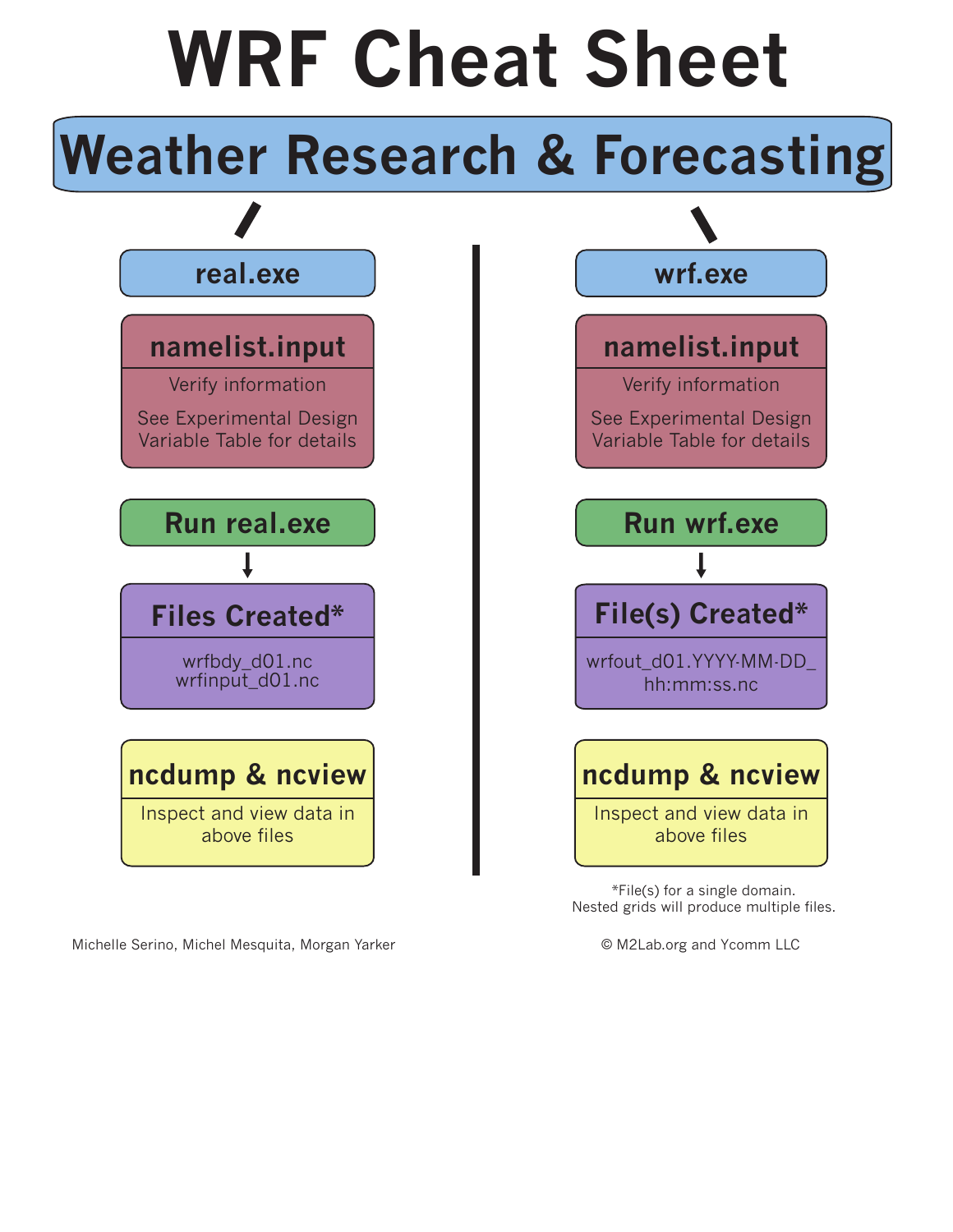# **WRF Organizational Tree**

### **Weather Research & Forecasting Model**



Michelle Serino, Michel Mesquita, Morgan Yarker © M2Lab.org and Ycomm LLC

NCAR. (2009). User's Guides for the Advanced Research WRF (ARW) Modeling System, Version 3.